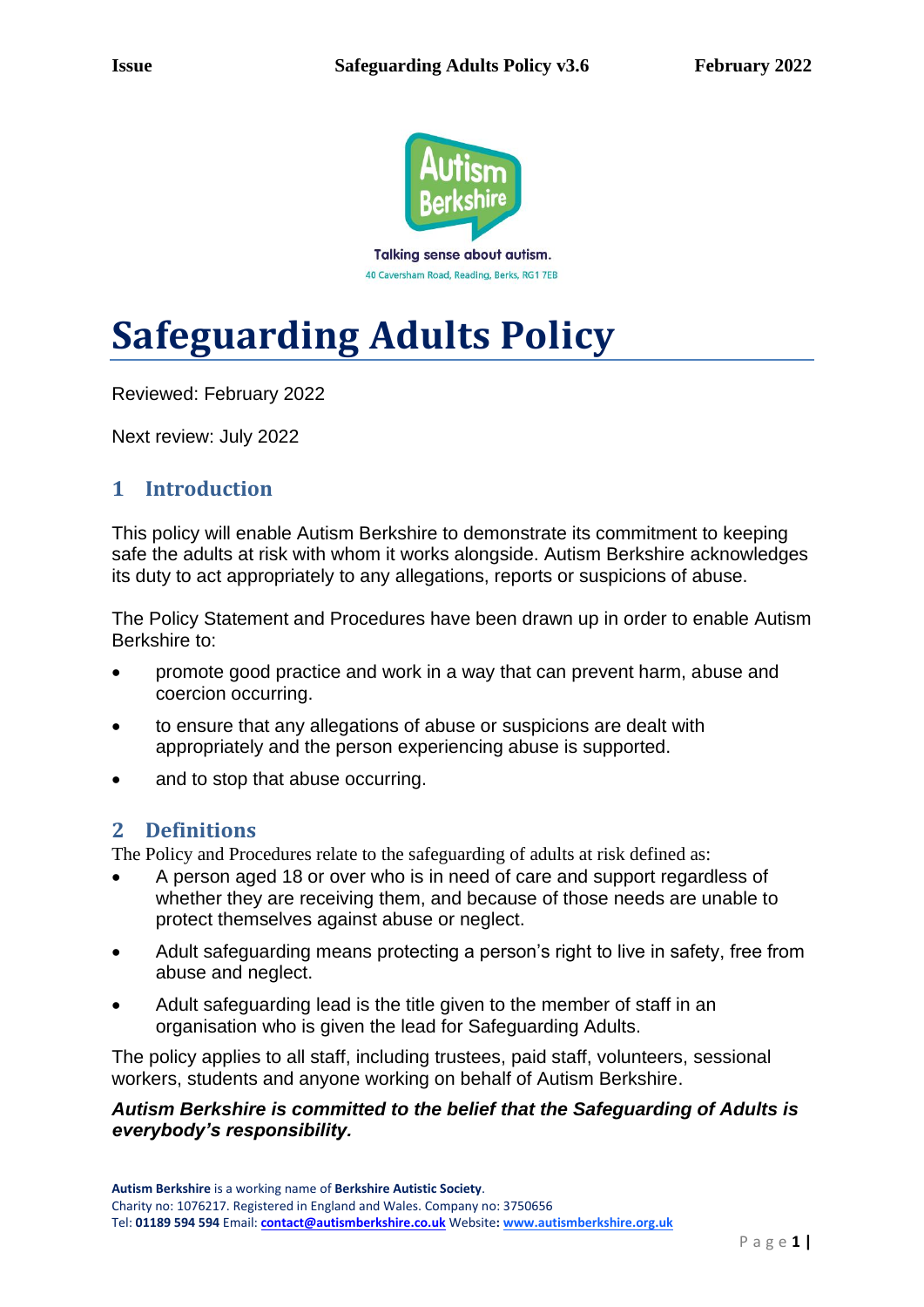# **3 Principles of the policy and procedures**

The policy and procedures are based on The Six Principles of Safeguarding that underpin all adult safeguarding work.

| <b>Empowerment</b>   | Adults are encouraged to make<br>their own decisions and are<br>provided with support and<br>information.           | am consulted about the outcomes I want<br>from the safeguarding process and these<br>directly inform what happens                                                                                                                                         |
|----------------------|---------------------------------------------------------------------------------------------------------------------|-----------------------------------------------------------------------------------------------------------------------------------------------------------------------------------------------------------------------------------------------------------|
| <b>Prevention</b>    | Strategies are developed to<br>prevent abuse and neglect that<br>promotes resilience and self-<br>determination.    | I am provided with easily understood<br>information about what abuse is, how to<br>recognise the signs and what I can do to<br>seek help                                                                                                                  |
| <b>Proportionate</b> | A proportionate and least<br>intrusive response is made<br>balanced with the level of risk.                         | I am confident that the professionals will<br>work in my interest and only get involved<br>as much as needed                                                                                                                                              |
| <b>Protection</b>    | Adults are offered ways to<br>protect themselves, and there<br>is a co-ordinated response to<br>adult safeguarding. | I am provided with help and support to<br>report abuse. I am supported to take part<br>in the safeguarding process to the extent<br>to which I want and to which I am able                                                                                |
| <b>Partnerships</b>  | Local solutions through<br>services working together<br>within their communities.                                   | I am confident that information will be<br>appropriately shared in a way that takes<br>into account its personal and sensitive<br>nature. I am confident that agencies will<br>work together to find the most effective<br>responses for my own situation |
| <b>Accountable</b>   | Accountability and<br>transparency in delivering a<br>safeguarding response.<br>1 n                                 | I am clear about the roles and<br>responsibilities of all those involved in the<br>solution to the problem                                                                                                                                                |

The Care Act 2014 and Guidance state that safeguarding:

- Is person led.
- Engages the person from the start, throughout and at the end to address their needs.
- Is outcome focused.
- Is based upon a community approach from all partners and providers.

Autism Berkshire is commissioned by Local Authorities to deliver projects on their behalf. Autism Berkshire will comply with the *Berkshire multi-agency adult safeguarding policy and procedures* [Home Of Berkshire Safe Guarding For Adults](https://www.berkshiresafeguardingadults.co.uk/)  [\(berkshiresafeguardingadults.co.uk\)](https://www.berkshiresafeguardingadults.co.uk/) which are built on strong multi-agency partnerships working together, with adults to prevent abuse and neglect where possible, and provide a consistent approach when responding to safeguarding concerns. This entails joint accountability for the management of risk, timely information sharing, cooperation and a collegiate approach that respects boundaries and confidentiality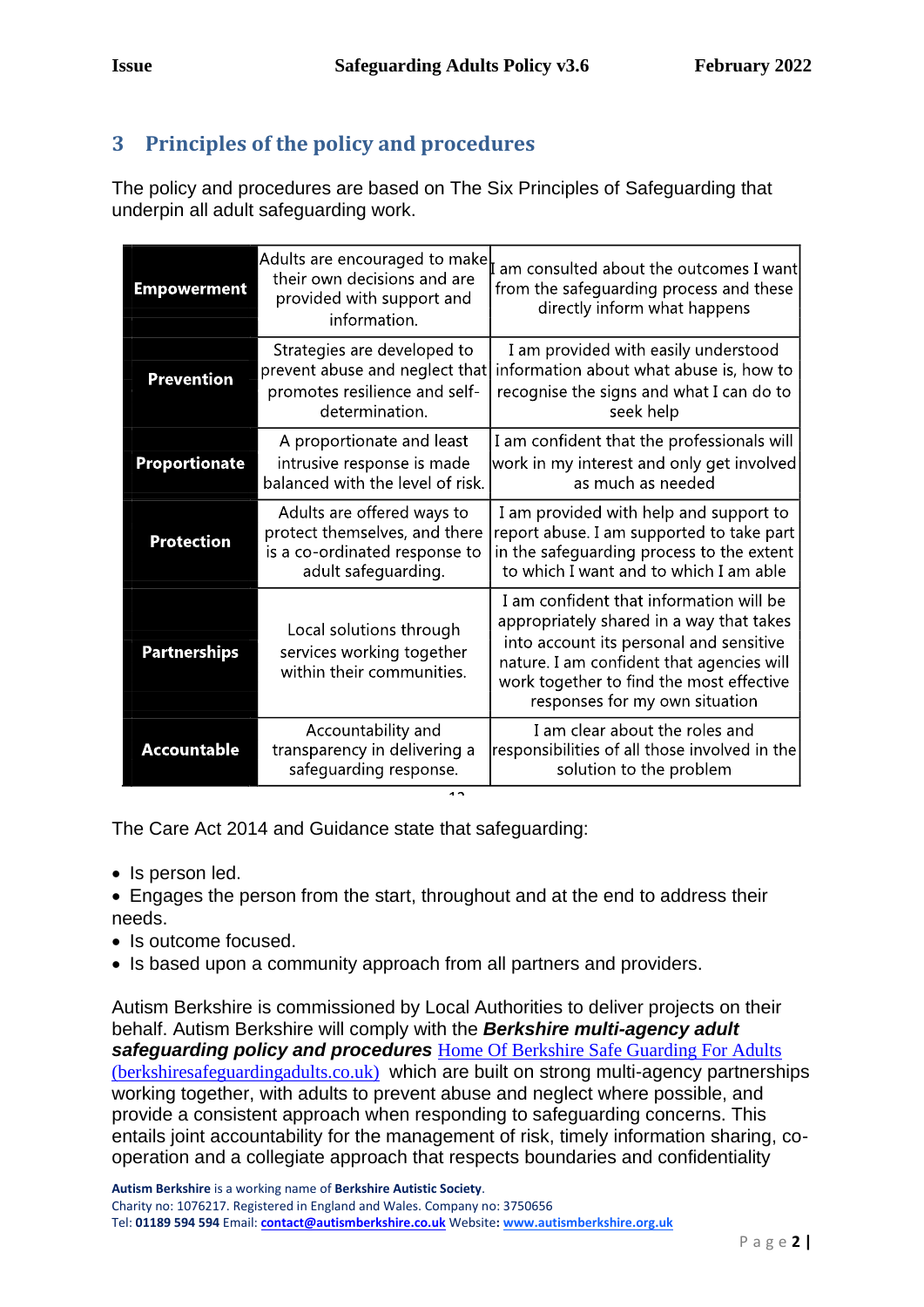within legal frameworks.

## **4 Recognising the signs and symptoms of abuse**

Autism Berkshire is committed to ensuring that all staff, trustees and volunteers undertake training to gain a basic awareness of signs and symptoms of abuse. Autism Berkshire will ensure that the Adults Safeguarding Lead and other members of staff, trustees and volunteers have access to training around Safeguarding Adults.

#### **Abuse includes:**

- physical abuse: including hitting, slapping, punching, burning, misuse of medication, inappropriate restraint
- sexual abuse: including rape, indecent assault, inappropriate touching, exposure to pornographic material
- psychological or emotional abuse: including belittling, name calling, threats of harm, intimidation, isolation
- financial or material abuse: including stealing, selling assets, fraud, misuse or misappropriation of property, possessions or benefits
- neglect and acts of omission: including withholding the necessities of life such as medication, food or warmth, ignoring medical or physical care needs
- discriminatory abuse: including racist, sexist, that based on a person's disability and other forms of harassment, slurs or similar treatment
- institutional or organisational: including regimented routines and cultures, unsafe practices, lack of person-centred care or treatment

#### **Signs of Abuse include:**

- the person may tell you
- the person may say something that worries you
- you may see something an incident or an injury or other sign
- You might see and/or hear something happen:
- someone being bullied or intimidated
- someone being made to feel frightened or unhappy
- someone in a situation of unnecessary risk

The person or somebody else might say something that gives cause for concern, for example:

- a colleague
- family member
- member of the public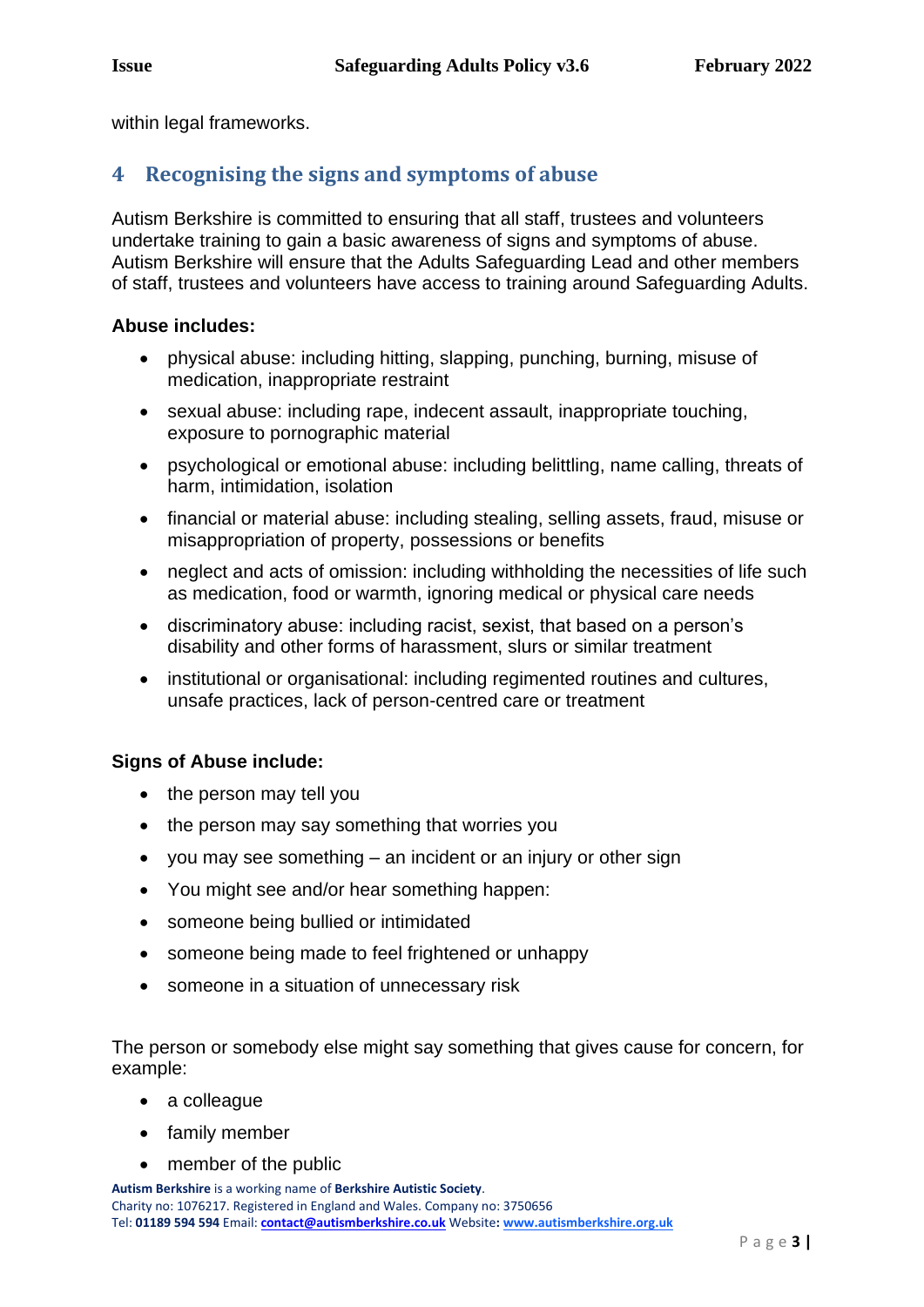There might be physical signs or unexplained or unusual injuries:

- bruises
- slap marks
- black eyes
- bleeding
- burns or scalding
- cigarette marks
- torn, stained or blood stained clothes

There may be other signs such as:

- inappropriate, dirty or soiled clothes
- no food or drink available for the person
- bills not being paid or services, e.g. telephone cut off
- shortage of money

The person might say things or behave in a way that causes you concern:

- the person may seem unhappy or distressed
- the person may appear frightened, anxious or agitated without an obvious cause, or in relation to certain people
- sleeping problems
- constant visits to the toilet without a medical reason
- other unexplained changes in how the person behaves

The behaviour of a colleague or other person might cause concern:

- dismissive or intolerant attitude
- task / routine orientated rather than person focused
- not a team player; insists on doing tasks on their own or in their way; secretive about contact with clients
- oversteps professional boundaries with clients and colleagues, maybe overfriendly; neglects professional development

#### **You may not** *know***. It is enough that you are worried.**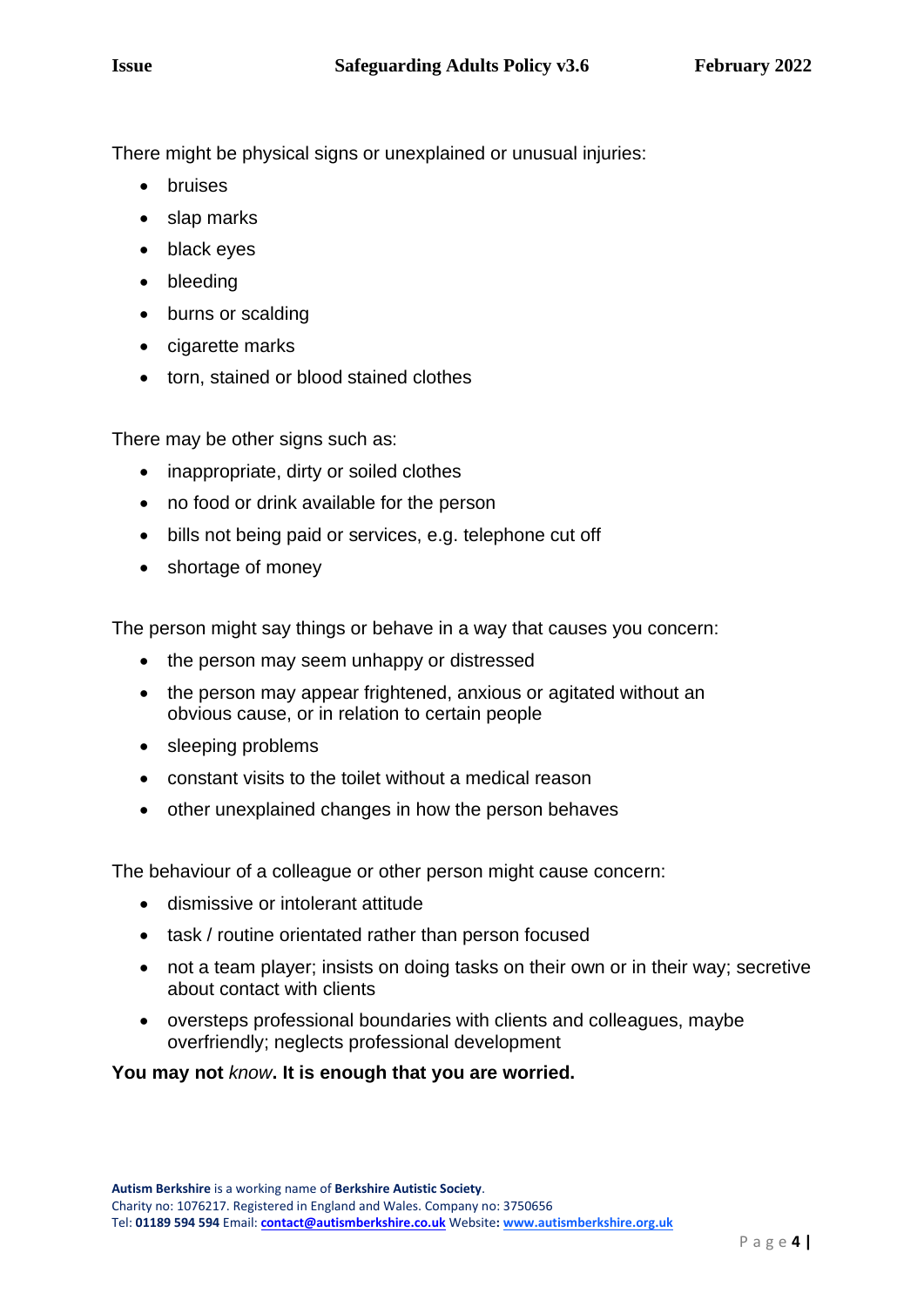# **5 Preventing abuse**

Autism Berkshire is committed to putting in place safeguards and measures to reduce the likelihood of abuse taking place within the services it offers and that all those involved within Autism Berkshire will be treated with respect.

Service users will be encouraged to become involved with the running of the organisation. Information will be available about abuse and the complaints policy and Safeguarding Adults policy statement will be available to service users and their carers/families.

#### **5.1 Recruitment and HR procedures**

Autism Berkshire selection of paid staff and volunteers is designed with Safeguarding at its heart to recruit staff and volunteers who are suitable for the role. Recruitment shall comply with the HR and Recruitment Policies.

- Paid Staff and Volunteers shall be recruited against a job or role description.
- During the application process, candidates will be required to sign an application form which includes questions about past convictions and pending cases.
- Individuals will be interviewed by a trained panel of at least two people, motivation and gaps in employment will be explored.
- **All** candidates who are offered a role will be subjected to an enhance check through the Disclosure and Barring Service (DBS), according to the workforce role and references will be checked.
- If Autism Berkshire removes an individual (paid worker or unpaid volunteer) from work such as looking after adults at risk (or would have, had the person not left first) because the person poses a risk of harm to children, the organisation must make a referral to the Disclosure and Barring Service. It is an offence to fail to make a referral without good reason.

#### **5.2 Training procedures**

All new staff and volunteers will be familiarised with this Policy as part of their induction training programme and at least annually or in the event of a new version of this Policy being published. Existing staff and volunteers will receive update training annually.

#### **5.3 'Whistle blowing' procedures**

If a member of staff or a volunteer has any concerns about the actions and attitude of the Safeguarding Lead, they should report the matter to the Chair of Trustees of Autism Berkshire. If all internal routes are exhausted, then individuals can 'whistle blow' to the Independent Chair of the Adults Safeguarding Board (ASB). See policy.

## **6 Health and Safety**

All paid staff and volunteers volunteering in Autism Berkshire buildings, or on the premises where an Autism Berkshire event is being held, are to be given a Health and Safety induction. All paid staff and volunteers in the course of representing Autism Berkshire are covered by the organisation's Public Liability Insurance. We endeavour to ensure that any events which paid staff and volunteers are asked to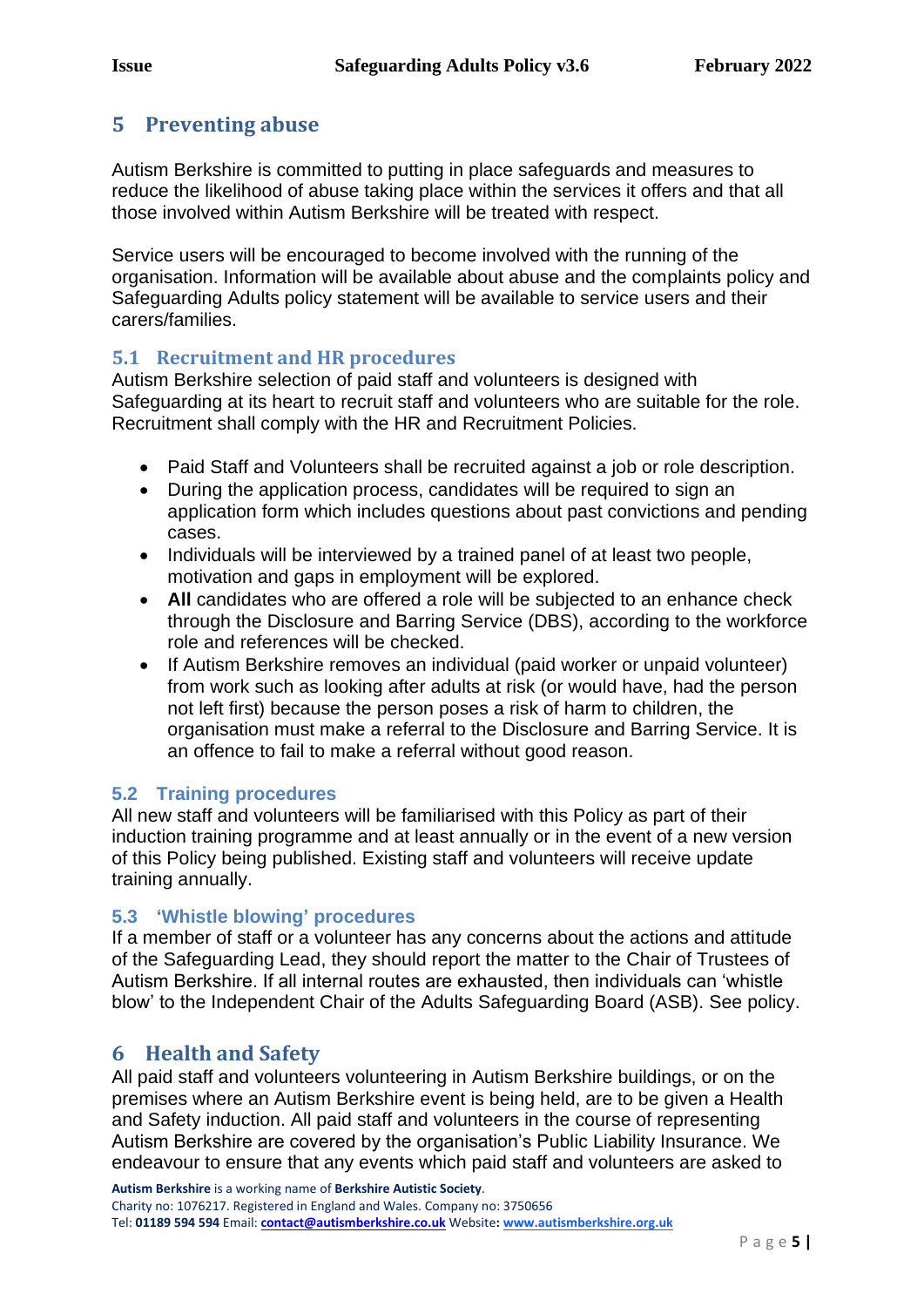attend on behalf of Autism Berkshire are safe and accessible. This is achieved through the prior completion of risk assessments at Autism Berkshire organised events and in some cases written confirmation of appropriate insurance cover at third party organised events.

## **7 Contacts**

#### **In life threatening situations and emergencies the Police should be called Tel: 999**

In an emergency, the Police can be contacted 24 hours a day, 365 days of the year.

#### **AND the following should be informed in ANY reportable event:**

| Safeguarding Lead          | CEO                                              | Jane Stanford-Beale<br>Mobile 07795 807 249 |
|----------------------------|--------------------------------------------------|---------------------------------------------|
| <b>Safeguarding Deputy</b> | <b>Trainer and Family</b><br><b>Support Lead</b> | Julia Cox<br>Office 01189 594 594           |
|                            | <b>Safeguarding Trustee</b>                      | Conor O'Connor<br>Office 01189 594 594      |
| Whistleblowing             | <b>Chair of Trustees</b>                         | Conor O'Connor<br>Office 01189 594 594      |

The Safeguarding Lead will follow the local process reporting for reporting concerns.

## **8 Changes to version**

This policy is to be reviewed annually by the CEO and the named Safeguarding Trustee. The policy will then be endorsed by the board and this action will be minuted. Approved by the board of trustees February 2022.

| <b>Date</b>       | <b>Major or</b><br><b>Minor</b> | <b>Reason for change</b>                                               | Change                                                                              |
|-------------------|---------------------------------|------------------------------------------------------------------------|-------------------------------------------------------------------------------------|
| 25/5/17<br>3.1    | Minor                           | Recommendation from<br>Safe and Sound<br>assessment                    | Under s 4 included Signs of Abuse from<br>Safeguarding Adults Board                 |
| 15/04/18          | Minor                           | Suggestion from trustee                                                | Added emergencies to section 7                                                      |
| 15/4/18           | Minor                           | Change of staff                                                        | Removed Tracy White and added Georgie<br>Mitchell for Safeguarding Deputy           |
| 31/05/20<br>3.4   | Minor                           | Change of Trustee                                                      | Added Chair of Trustees contacts list for<br>Whistleblowing                         |
| 23/07/213.5       | Minor                           | Change of staff<br>Change of website<br>location for SAB<br>procedures | Removed Georgie Mitchell and added Julia<br>Cox for Safeguarding Deputy             |
| September<br>2021 | No change                       | No change                                                              | Review as part of Safe and Sound re-<br>inspection by RVA no changes<br>recommended |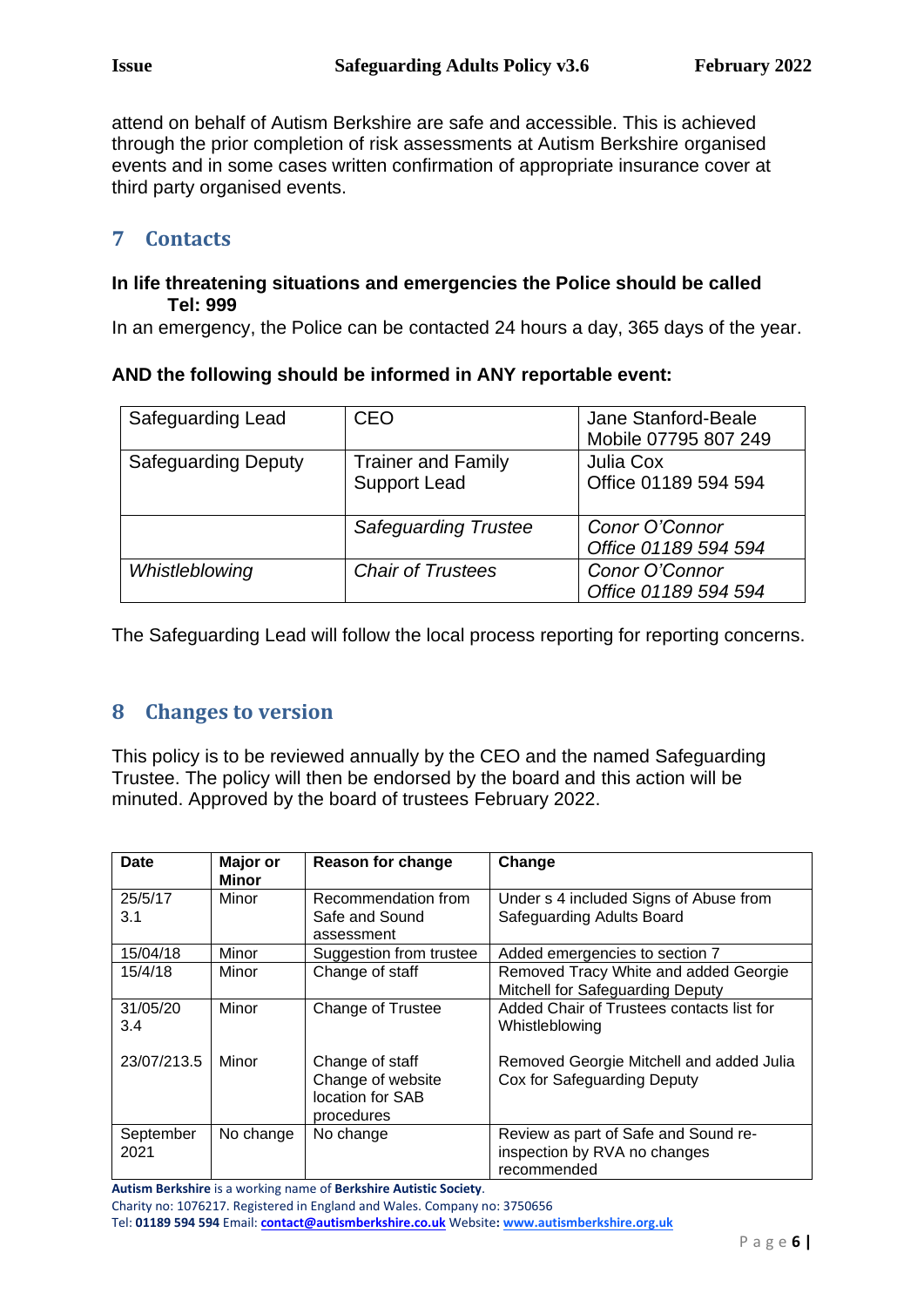| 16/2/22 | Minor | Change of             | Removed Sandra Stubbs and added Conor |
|---------|-------|-----------------------|---------------------------------------|
| 3.6     |       | SafeguardingTrustee   | O'Connor as Safeguarding Trustee,     |
|         |       | and Chair of Trustees | removed Richard Flemming and added    |
|         |       |                       | Conor O'Connor as Chair of Trustees   |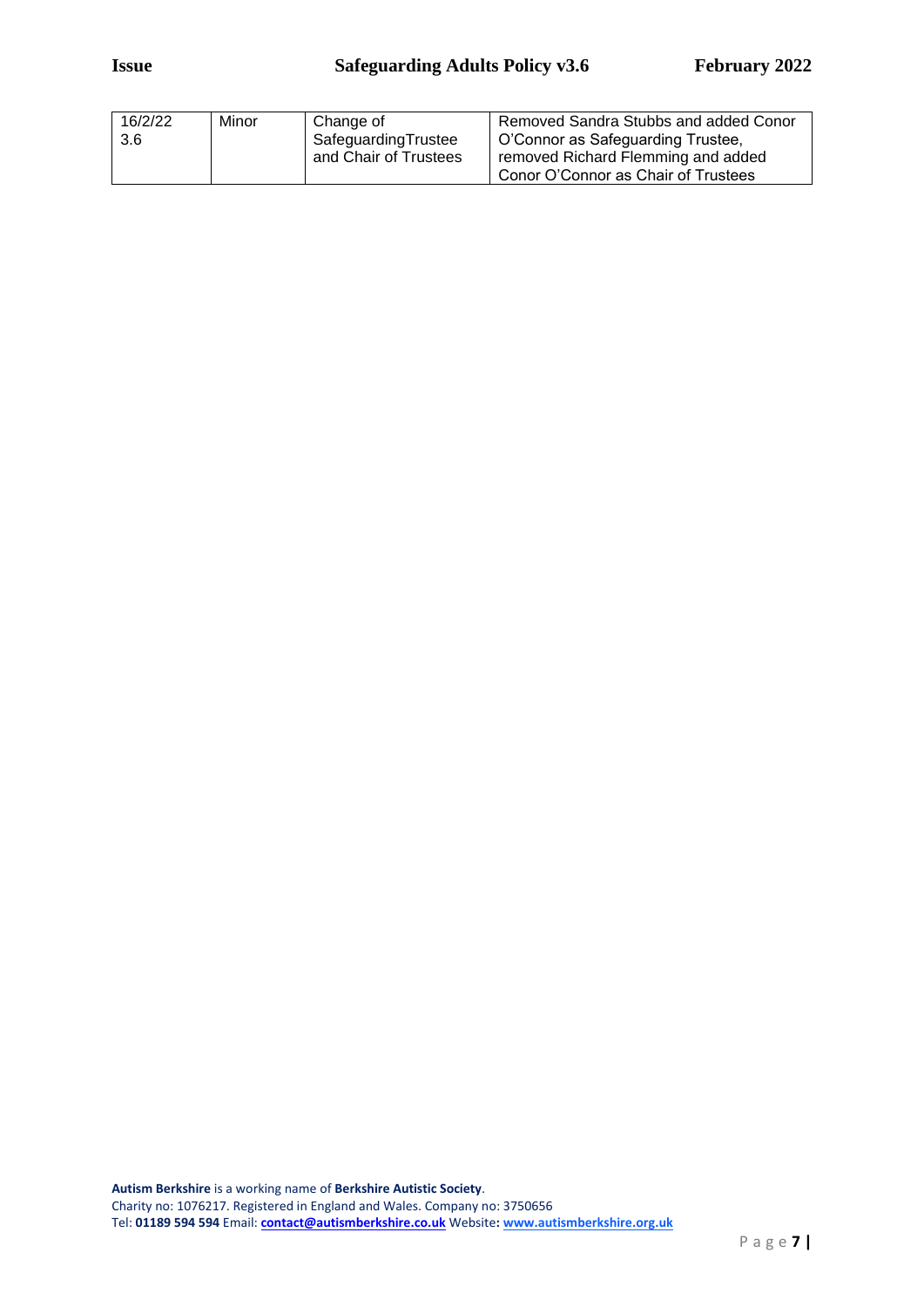# **9 Annex 1: Safeguarding Incident Form**



# **Safeguarding Incident Form**

Please complete as much of the following as possible

Name of person Age and date of birth (if a child) Ethnicity Any special factors Parent's/carer's name(s) Home address (and phone no. if available).

Are you reporting your own concerns or passing on those of somebody else? Give details.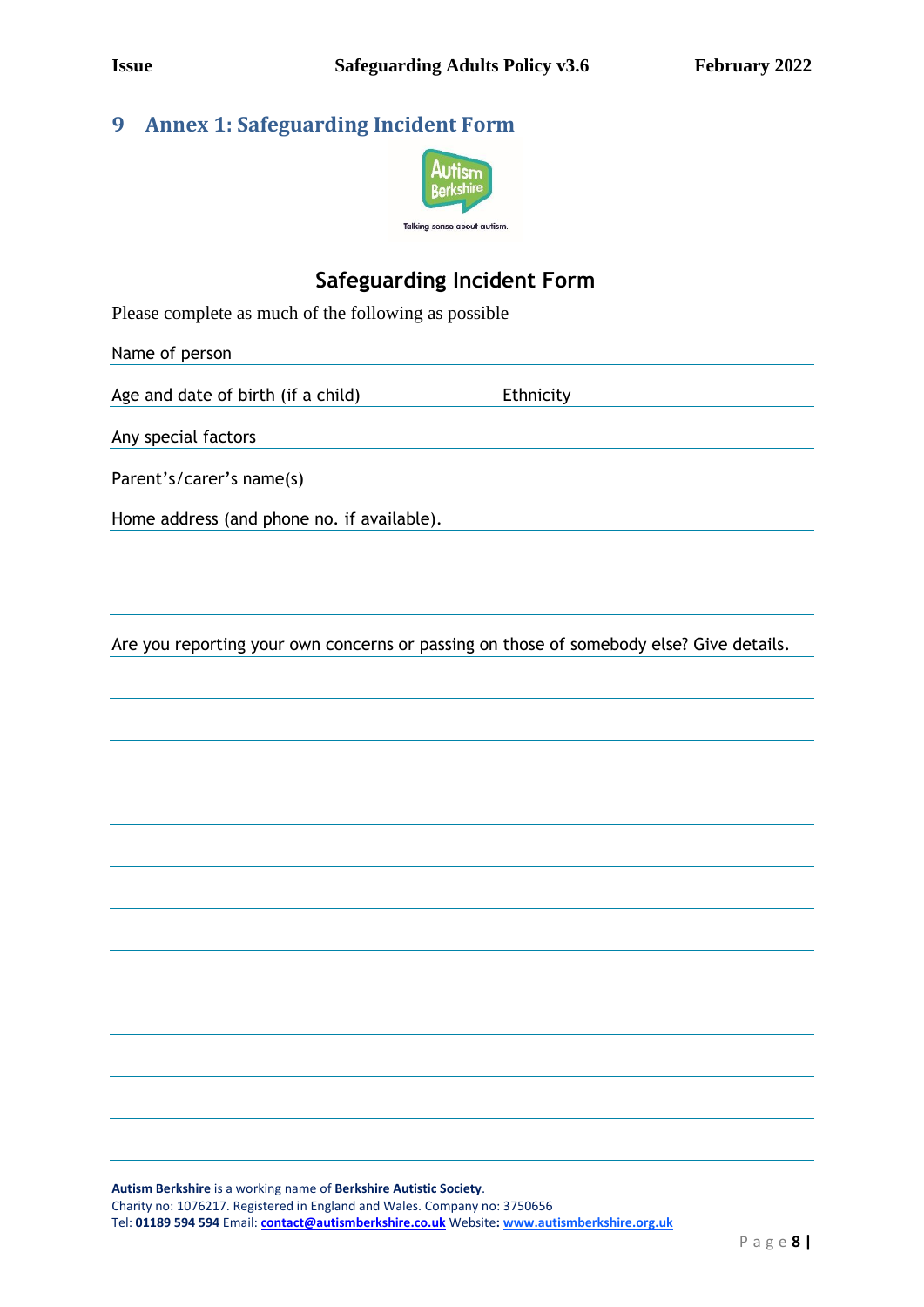Brief description of what has prompted the concerns: include dates, times etc. of any specific incidents.

Any physical signs? Behavioural signs? Indirect signs? Have you spoken to the person? If so, what was said? Have you spoken to the parent(s)/ carers ? If so, what was said?